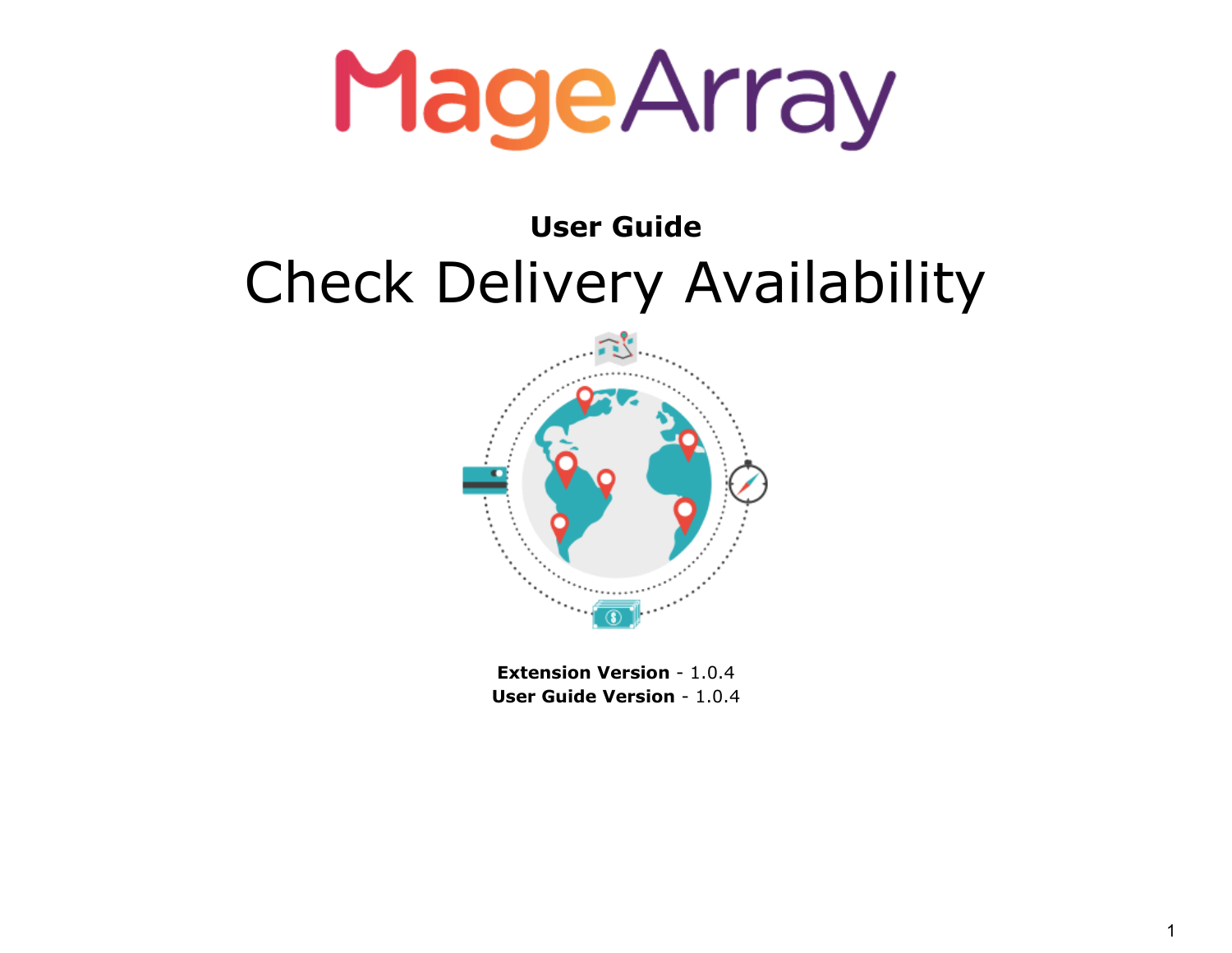

### **Check Delivery Availability V-1.0.4**

## Content

#### **[Introduction](#page-2-0)**

**[Installation](#page-2-1)**

**[Usage](#page-3-0)**

**[Admin](#page-3-1)**

**Check Delivery [Configuration](#page-3-2)**

**General [Settings](#page-4-0)**

**[Front-End](#page-5-0)**

**Check Delivery [Availability](#page-5-1) at Product Page Product With [Availability](#page-5-2) Message Product With [Unavailability](#page-6-0) Message**

**[Support](#page-7-0)**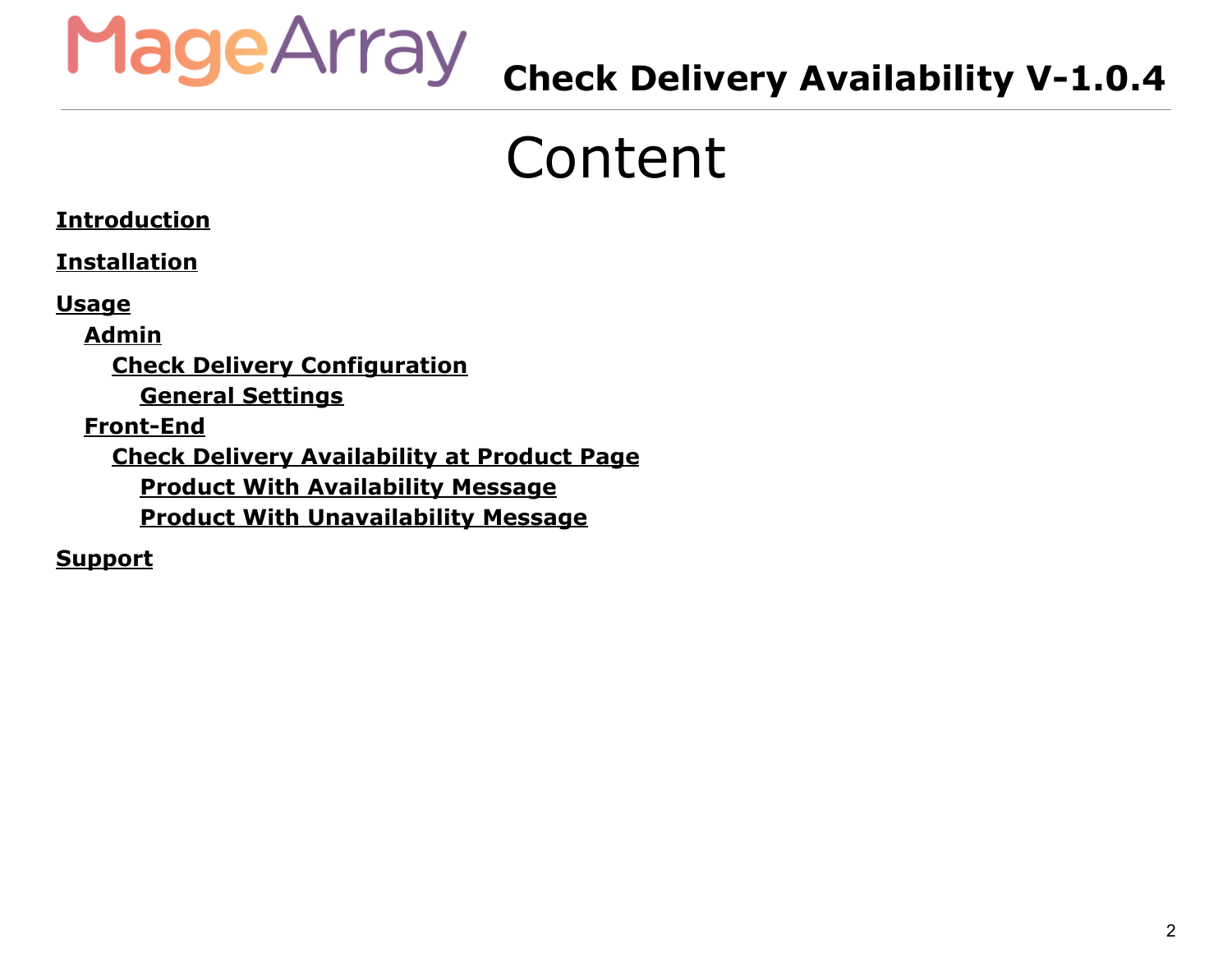## **Check Delivery Availability V-1.0.4**

#### **Introduction**

This extension improves customer support to check their shipping facility, the availability of cash on delivery, pickup from the store is available or not and free shipping availability using ZIP Code directly on the product page.

Full features list

● It finds service availability using ZIP Code.

<span id="page-2-0"></span>MageArray

- This module gives relaxation for customize Success/Failure message of service availability.
- <span id="page-2-1"></span>● Enable/Disable delivery availability at product level also.

#### **Installation**

- Backup your web directory and store database
- Download extension installation package
- Disable Magento Cache run command "**php bin/magento cache:disable**" using SSH from your magento root directory
- Upload the contents of the extension installation package to your "**app/code/MageArray/CheckDelivery**", directory
- Then run commands "**php bin/magento setup:upgrade**" using SSH from your magento root directory
- Enable Magento Cache run command "**php bin/magento cache:enable**" using SSH from your magento root directory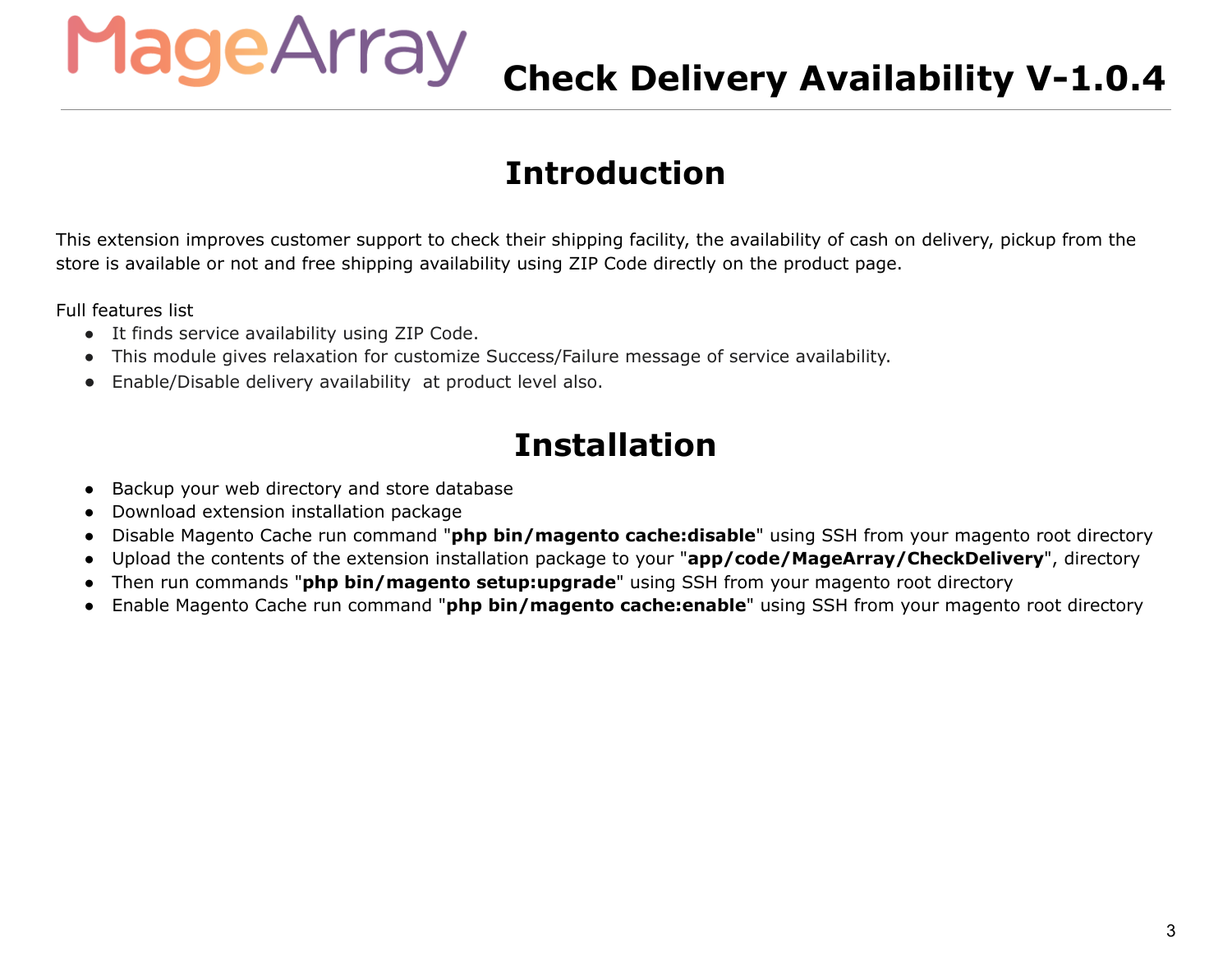## **Check Delivery Availability V-1.0.4**

**Usage**

#### <span id="page-3-1"></span><span id="page-3-0"></span>**Admin**

<span id="page-3-2"></span>Check Delivery Configuration

To configure the Check Delivery Extension for Magento, navigate to **Stores >> Settings >> Configuration >> MageArray Extensions >> Check Delivery postcode**

| Configuration                          |                         |                                      |                                                                                                    | Q | $\bullet$ admin $\bullet$ |
|----------------------------------------|-------------------------|--------------------------------------|----------------------------------------------------------------------------------------------------|---|---------------------------|
| <b>Store View:</b><br>Default Config ▼ | Ø                       |                                      |                                                                                                    |   | <b>Save Config</b>        |
| <b>GENERAL</b>                         | $\checkmark$            | <b>Check delivery postcode</b>       |                                                                                                    |   | ⊙                         |
| <b>CATALOG</b>                         | $\checkmark$            | <b>Enabled</b><br>[store view]       | Yes<br>$\boldsymbol{\mathrm{v}}$                                                                   |   |                           |
| MageArray Extensions                   | $\widehat{\phantom{a}}$ | Postcodes<br>[store view]            | 360003, 360040, 360545, 361110, 362001, 362140,<br>362152, 362220, 362222, 362228, 362246, 362257, |   |                           |
| <b>Check Delivery</b>                  |                         |                                      | 362726, 363655, 364210, 364215                                                                     |   |                           |
| <b>CUSTOMERS</b>                       | $\checkmark$            |                                      | Comma-separated                                                                                    |   |                           |
| <b>SALES</b>                           | $\checkmark$            | Success message<br>[store view]      | Delivery Available                                                                                 |   |                           |
| <b>DOTMAILER</b>                       | $\checkmark$            | <b>Error message</b><br>[store view] | Item not available at this location, please try another                                            |   |                           |
| <b>SERVICES</b>                        | $\checkmark$            |                                      |                                                                                                    |   |                           |
| <b>ADVANCED</b>                        | $\checkmark$            |                                      |                                                                                                    |   |                           |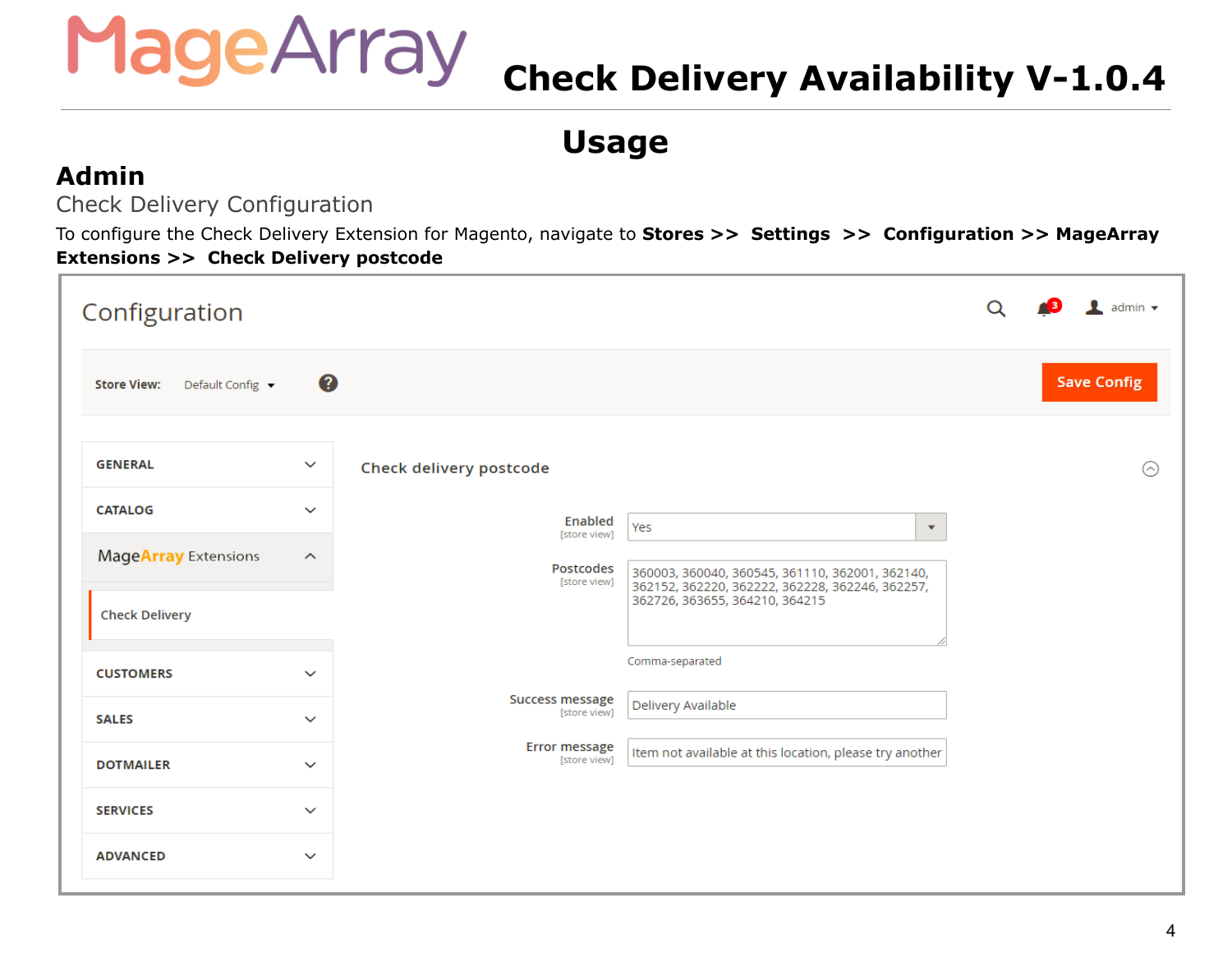## MageArray **Check Delivery Availability V-1.0.4**

<span id="page-4-0"></span>General Settings

- **Enabled -** Activate or Deactivate the Extension (by default it's deactivate).
- **Postcodes -** Add available postcodes by comma separated.
- **Success Message -** Add message for availability of products on given postal code.
- **Error Message -** Add message for unavailability of products on given postal code.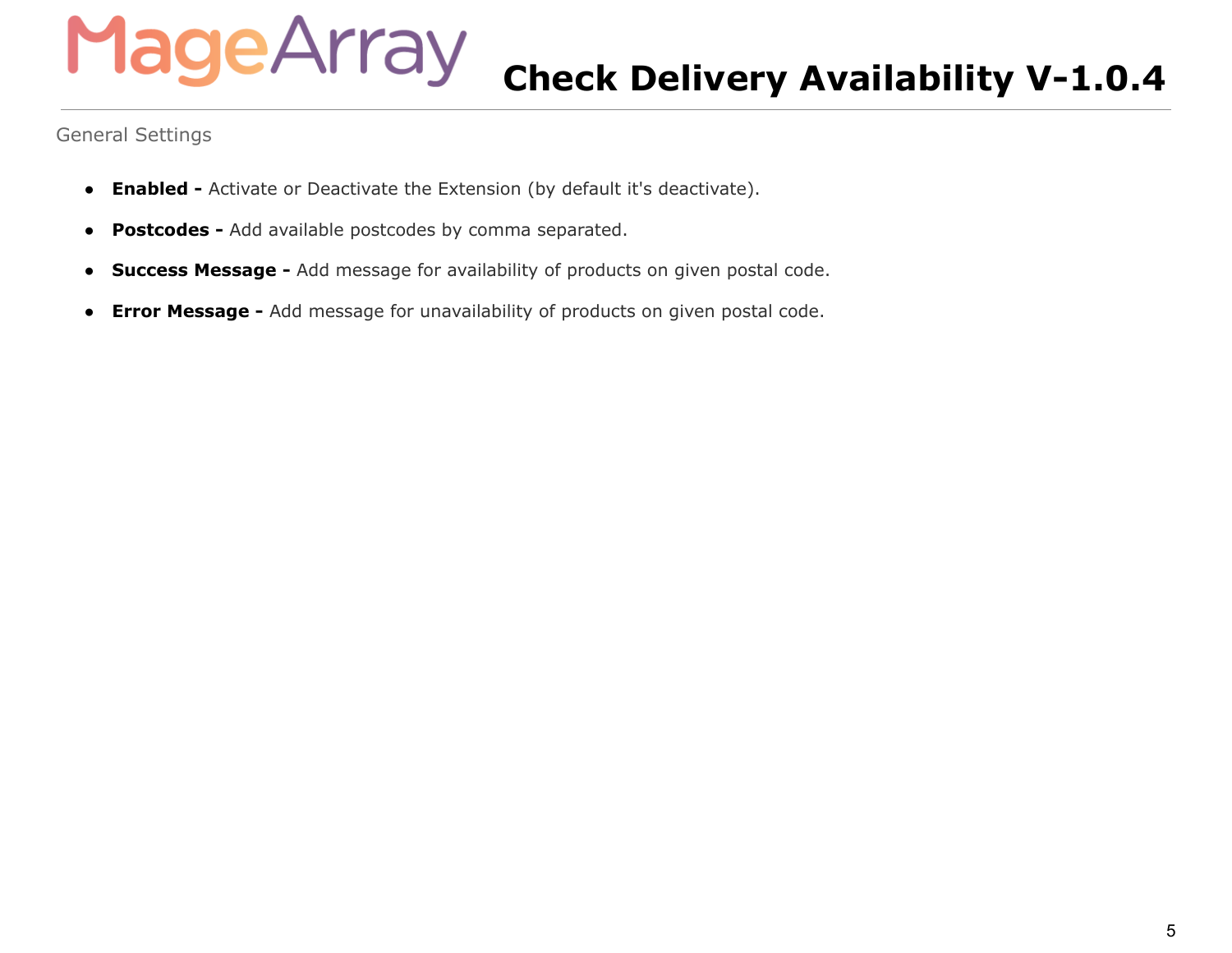## **Check Delivery Availability V-1.0.4**

#### <span id="page-5-0"></span>**Front-End**

<span id="page-5-1"></span>Check Delivery Availability at Product Page You can check availability of product by checking with postal code.

<span id="page-5-2"></span>Product With Availability Message

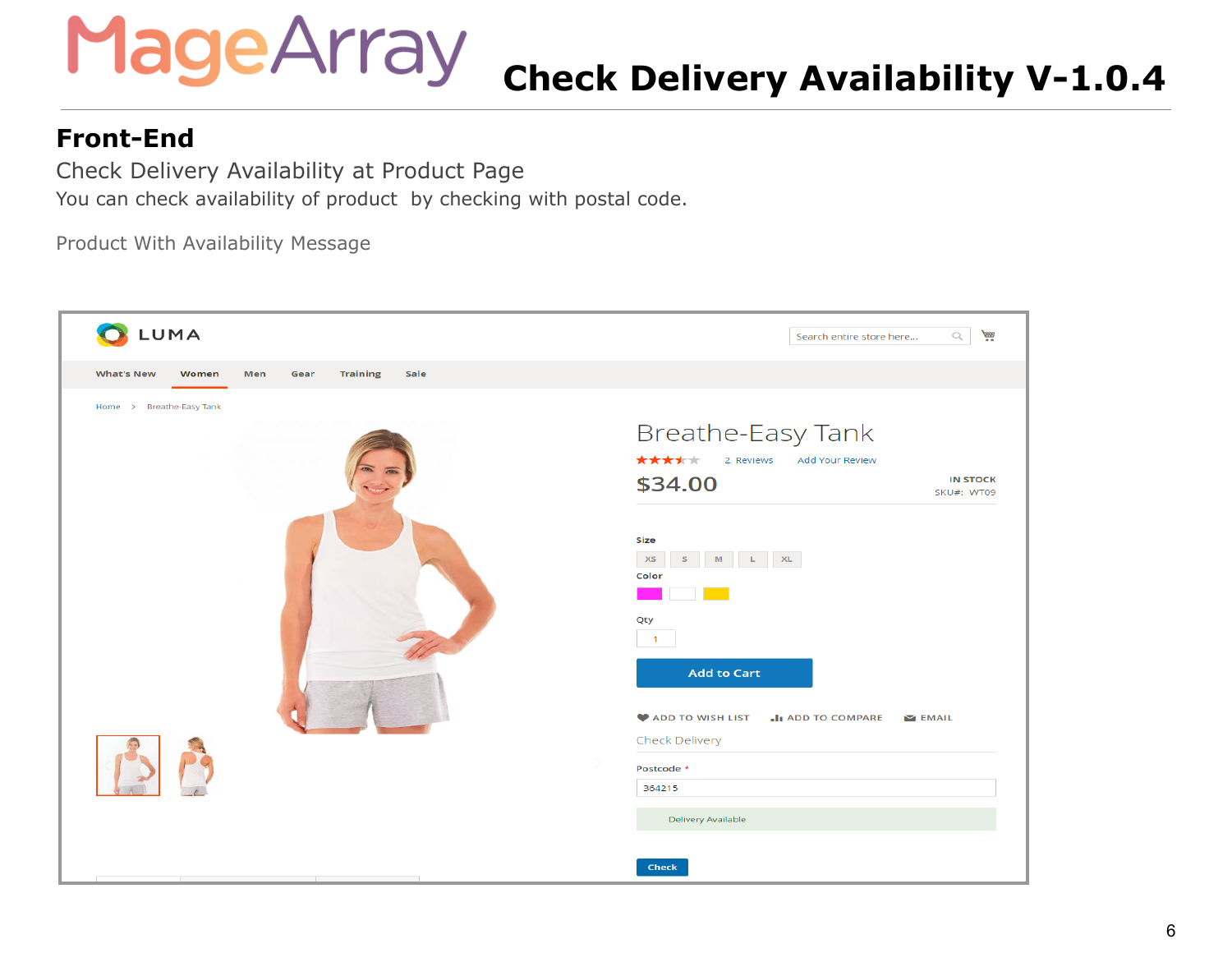### **Check Delivery Availability V-1.0.4**

<span id="page-6-0"></span>Product With Unavailability Message